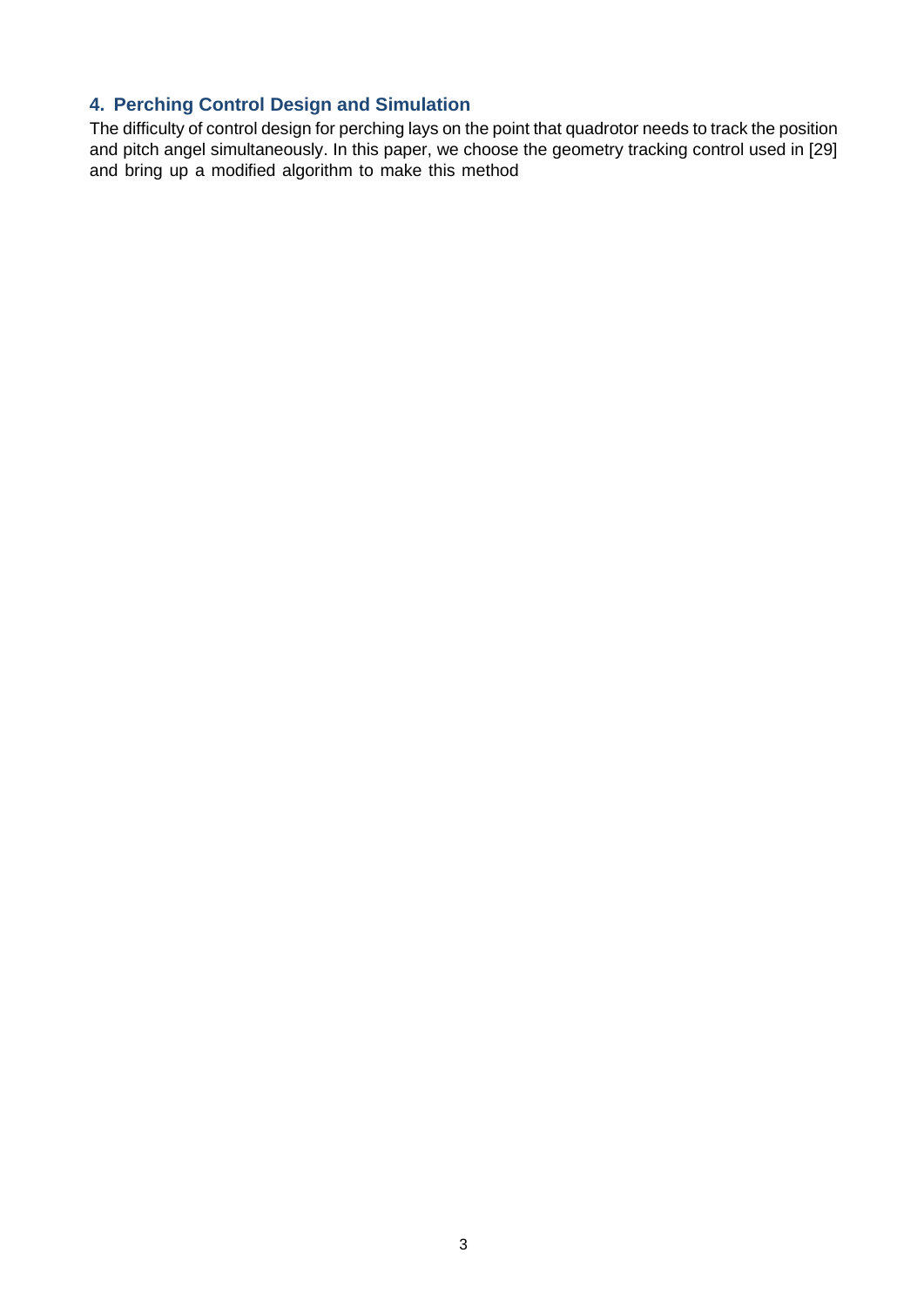| Case Name          | Z.      | $U_0$ |        |
|--------------------|---------|-------|--------|
| Nominal Trajectory |         | 3     |        |
| Case1              |         | 3.2   |        |
| Case2              |         | 2.8   |        |
| Case3              |         |       | 0.2    |
| Case4              |         |       | $-0.2$ |
| Case <sub>5</sub>  | 0.02    |       |        |
| Case <sub>6</sub>  | $-0.02$ |       |        |

Case1 and Case2 set error on the initial horizontal velocity. The results in tracking control are shown in Fig2



Fig. 2 Control Results with horizontal velocity error

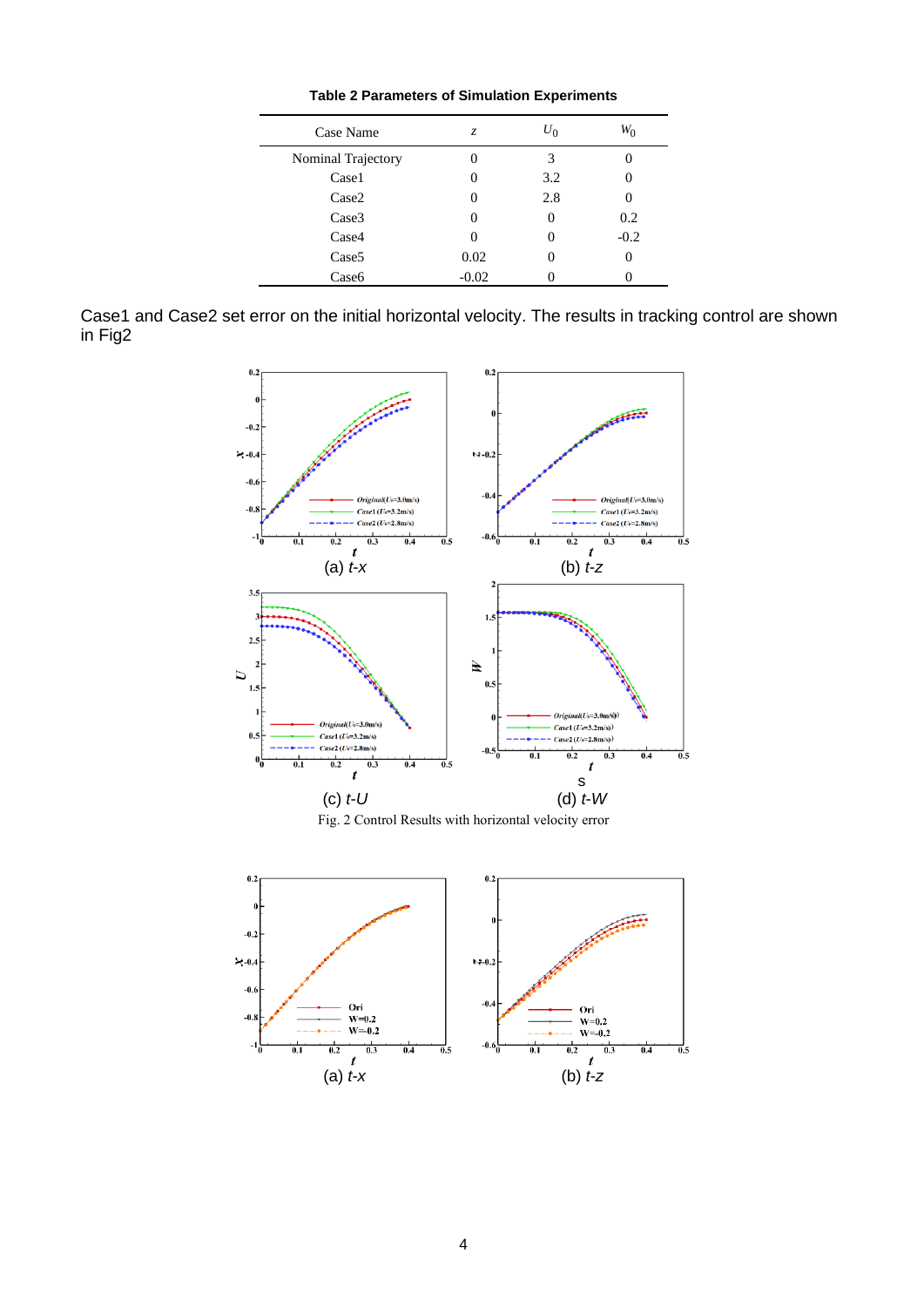

### 4.3 Modified Tracking Control Method for Perching

The test of geometry tracking control in subsection 3.2 shows that geometry tracking control could achieve tracking control of nominal trajectory, but this method is not completely suitable for this problem. For instance, in case1, a slight increase of initial horizontal velocity leads to higher average velocity and early cut-off in trajectory. In case1, the time of contact is 0.343s, which is less than the estimated time. However, the normal contact velocity arises from 0.659m/s to 1.263m/s and tangential contact velocity grows to 0.244m/s, which is unexpected for successful perching. Therefore, original geometry tracking control is not entirely appropriate for the task of perching. In order to improve the control effects, we review the theory of geometry tracking control and the characteristics of quadrotor perching again. It is found that quadrotors with different initial states fly across the same distance in perching while trajectory tracking algorithm executes with error signal at current moment and doesn't response to current position feedback. Thus, current tracking algorithm can only deal with the convergence of velocity in finite time but can't achieve convergence of displacement. That's why the tracking algorithm will finish ahead of schedule or exceed the estimated time.

In this paper, we modify the control method by setting the position and velocity feedback based on position interpolation instead of time interpolation. The flow chart of modified method is shown as blow. The results of modified control method are shown in Fig 13.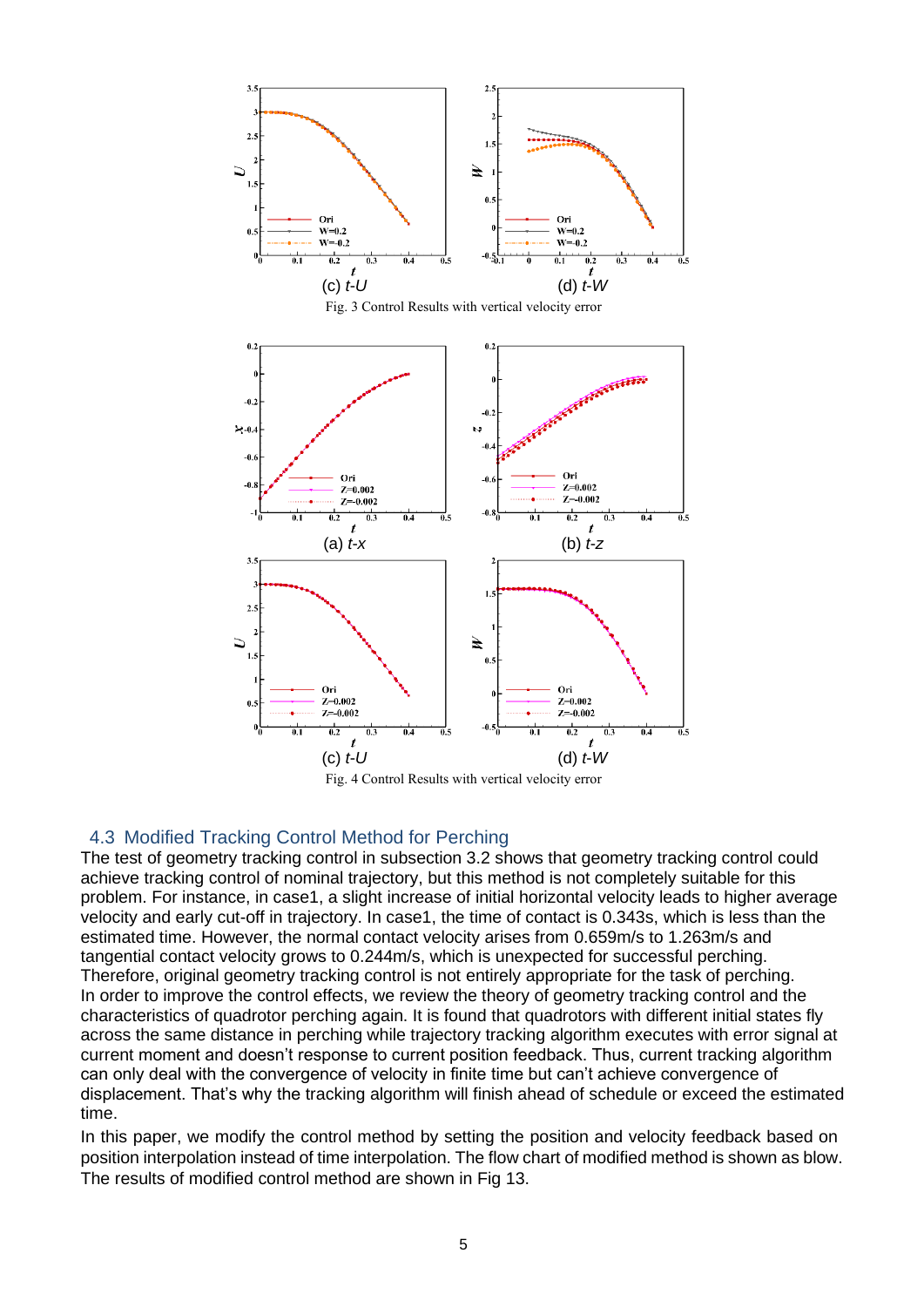![](_page_10_Figure_0.jpeg)

Fig. 5 Flow chart of modified control method

![](_page_10_Figure_2.jpeg)

Fig. 6 Control Results with horizontal velocity error for modified control method

In Table 3, simulation results of different cases are shown with geometry tracking control and modified control method. The name, original, shows the result of planning trajectory. The name, case, shows the parameter setting in Table 2. The suffix, GTC, means geometry tracking control used in simulation while Mod means modified method.

In the simulation of Case0, both methods achieve precise tracking control with no initial error. While in case1 and case2, modified control method has better performance in converging the disturbance of initial velocity. In case1, initial horizontal velocity has increment of 0.2m/s and geometry tracking control lands the quadrotor with 1.263m/s, while modified could reduce the contact speed to 1.010m/s.

| Case Name    | $T_{\rm att}$ | Z.       | U     | W        | θ        |
|--------------|---------------|----------|-------|----------|----------|
| Original     | 04            | 0.002    | 0.659 | 0.000    | $-1.571$ |
| $Case0-GTC$  | 04            | 0.002    | 0.661 | 0.012    | $-1.573$ |
| $Case0$ -Mod | 04            | $-0.005$ | 0.618 | 0.009    | $-1.557$ |
| Case1-GTC    | 0.343         | 0.000    | 1 263 | 0 3 4 4  | $-1.515$ |
| Case1-Mod    | 0.348         | 0.004    | 1 010 | 0.109    | $-1.509$ |
| Case2-GTC    | 04            | $-0.017$ | 0.655 | $-0.063$ | $-1.555$ |
| Case2-Mod    | 04            | $-0.034$ | 0.858 | $-0.115$ | $-1,514$ |

**Table 3 Simulation Results for Modified Control Method**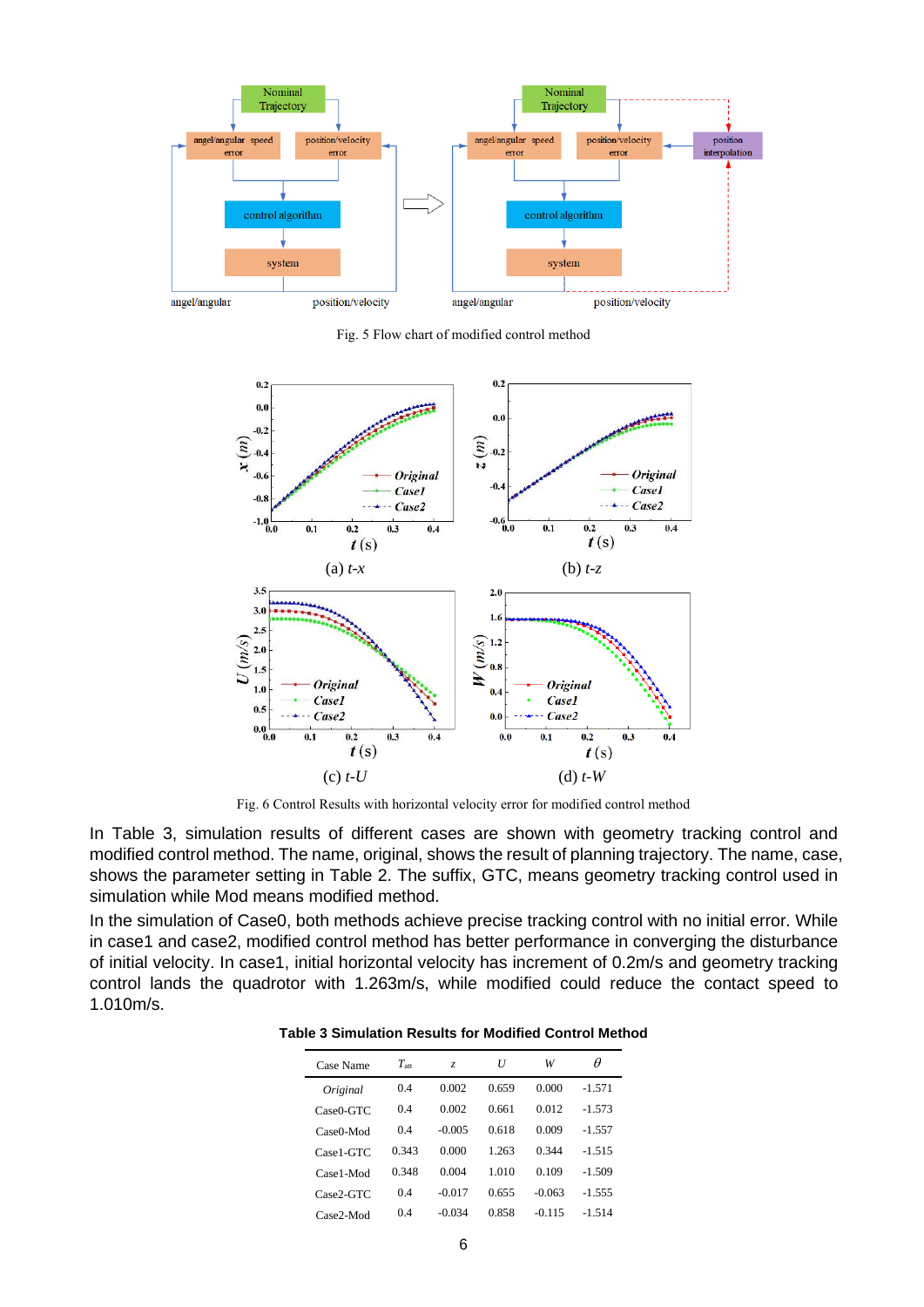| Case3-GTC              | 0.39  | 0.026    | 0.769 | 0.143    | $-1.573$ |
|------------------------|-------|----------|-------|----------|----------|
| Case3-Mod              | 0.385 | 0.013    | 0.765 | 0.182    | $-1.551$ |
| $Case4-GTC$            | 04    | $-0.024$ | 0.653 | $-0.019$ | $-1.568$ |
| Case4-Mod              | 0.393 | $-0.025$ | 0.711 | 0.051    | $-1.555$ |
| Case5-GTC              | 0.397 | 0.017    | 0.691 | 0.027    | $-1,572$ |
| Case <sub>5</sub> -Mod | 0.389 | 0.012    | 0.737 | 0.110    | $-1.554$ |
| Case6-GTC              | 0.399 | $-0.013$ | 0.671 | 0.037    | $-1,572$ |
| Case 6-Mod             | 0.389 | $-0.024$ | 0.738 | 0.121    | $-1.554$ |

## **5. Conclusion**

Perching maneuvering is an effective way for quadrotors to extend its mission endurance. In this paper, trajectory planning and tracking control are applied in perching the quadrotor on vertical surface. In trajectory planning, we set the open-loop trajectory and solve the initial states referring to the constraints and trajectory displacement. Then, tracking control method is applied to guide the quadrotor to achieve precise landing.

In the simulation of geometry tracking control, it is found that initial velocity disturbance will lead to termination in tracking ahead of time, resulting in excursion in desired landing states. Reviewing the basic principles of geometry tracking control and the features of perching maneuvering, we find that tracking control respond to trajectory error in time while the termination is decided by position. Hence, geometry tracking control is not completely suitable for the problem of perching. Therefore, based on analysis above, modified method is brought out by replacing the time-domain error feedback by position interpolation for position and velocity. Simulation experiments show that modified method could achieve better tracking results.

# **6. Contact Author Email Address**

[sunyang19960819@mail.nwpu.edu.cn](mailto:sunyang19960819@mail.nwpu.edu.cn)

### **7. Copyright Statement**

The authors confirm that they, and/or their company or organization, hold copyright on all of the original material included in this paper. The authors also confirm that they have obtained permission, from the copyright holder of any third party material included in this paper, to publish it as part of their paper. The authors confirm that they give permission, or have obtained permission from the copyright holder of this paper, for the publication and distribution of this paper as part of the ICAS proceedings or as individual off-prints from the proceedings.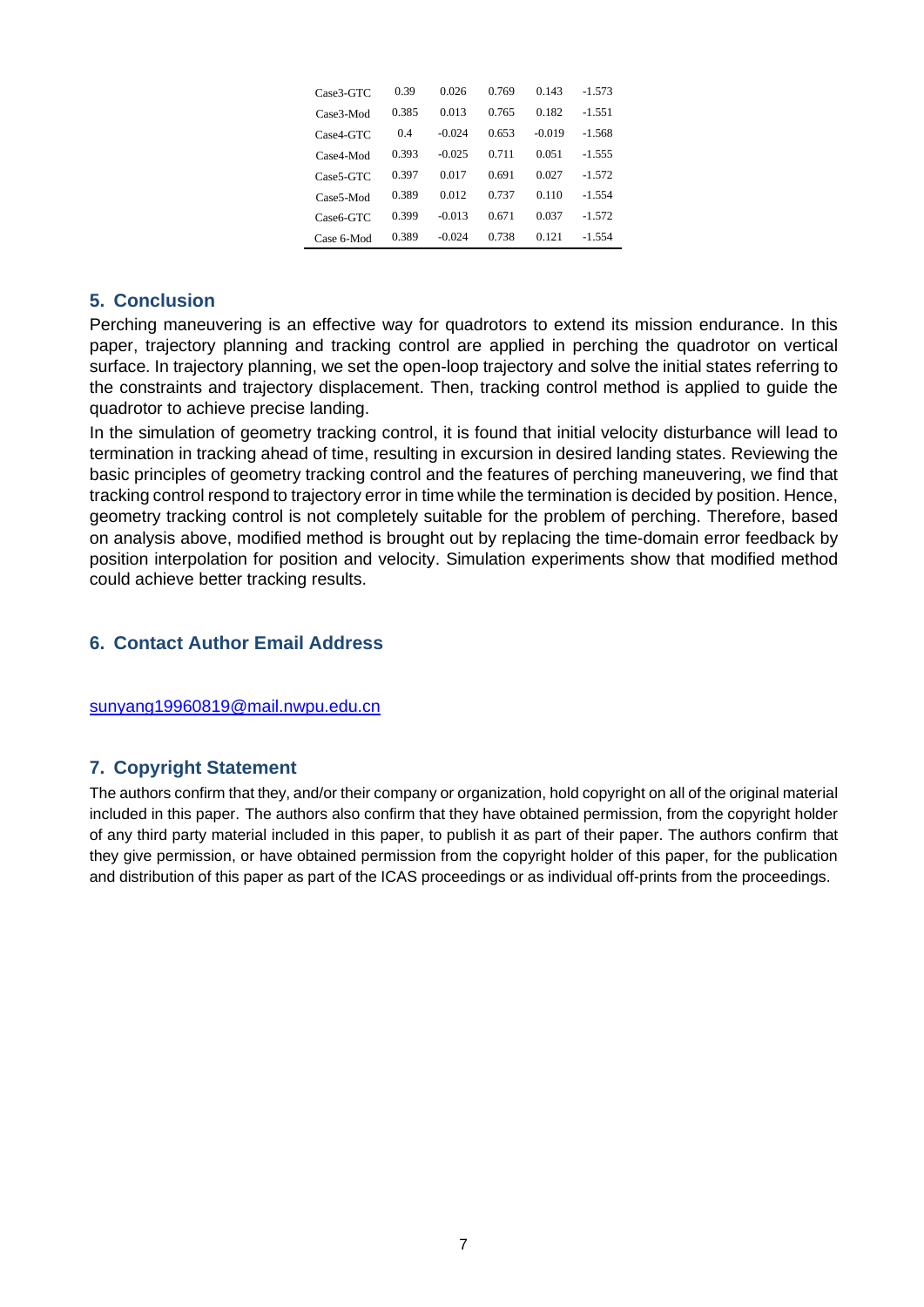### **References**

- [1] Thusoo R, Jain S, Bangia S. QUADROTORS IN THE PRESENT ERA: A REVIEW[J]. INFORMATION TECHNOLOGY IN INDUSTRY, 2021, 9(1): 164-178 (in India).
- [2] Ghazbi S N, Aghli Y, Alimohammadi M, et al. Quad-rotors unmanned aerial vehicles: A review[J]. Interna-tional journal on smart sensing and Intelligent Systems, 2016, 9(1): 309-333 (in Iran).
- [3] Gupte S, Mohandas P I T, Conrad J M. A survey of quadrotor unmanned aerial vehicles[C]//2012 Proceed-ings of IEEE Southeastcon. Charlotte, 2012: 1-6 (in American).
- [4] Mulgaonkar Y, Whitzer M, Morgan B, et al. Power and weight considerations in small, agile quadrotors[C]// Mi-cro and Nanotechnology Sensors, Systems, and Applica-tions VI. International Society for Optics and Photonics. Baltimore, 2014, 9083: 90831Q (in American).
- [5] Musa S. Techniques for quadcopter modeling and design: A review[J]. Journal of Unmanned System Technology, 2018, 5(3): 66-75 (in Indonesia).
- [6] Bouabdallah S, Murrieri P, Siegwart R. Design and con-trol of an indoor micro quadrotor[C]//IEEE International Conference on Robotics and Automation. New Orleans, 2004, 5: 4393-4398 (in American).
- [7] Fang Z, Gao W. Adaptive integral backstepping control of a micro-quadrotor[C]//2011 2nd International confer-ence on intelligent control and information processing. Harbin, 2011, 2: 910-915 (in Chinese).
- [8] Bouabdallah S, Siegwart R. Backstepping and sliding-mode techniques applied to an indoor micro quadrotor[C]//Proceedings of the 2005 IEEE international conference on robotics and automation. Barcelona, 2005: 2247-2252 (in Spain).
- [9] Kushleyev A, Mellinger D, Powers C, et al. Towards a swarm of agile micro quadrotors[J]. Autonomous Robots, 2013, 35(4): 287-300 (in NETHERLANDS).
- [10]Amin R, Aijun L, Shamshirband S. A review of quad-rotor UAV: control methodologies and performance eval-uation[J]. International Journal of Automation and Con-trol, 2016, 10(2): 87-103 (in UK).
- [11]Sikkel L N C, de Croon G, De Wagter C, et al. A novel online model-based wind estimation approach for quad-rotor micro air vehicles using low cost MEMS IMUs[C]//2016 IEEE/RSJ International Conference on Intelligent Robots and Systems (IROS). Daejeon, 2016: 2141-2146 (in Korea).
- [12]Shifeng H, Jiancang M, Fanlu M. Research on the Mi-cro-inertial Navigation System Based on MEMS Sensors [J]. Computer Measurement & Control, 2009, 5 (in Chi-nese).
- [13]Nagaty A, Saeedi S, Thibault C, et al. Control and navi-gation framework for quadrotor helicopters[J]. Journal of intelligent & robotic systems, 2013, 70(1): 1-12 (in NETHERLANDS).
- [14]Ghadiok V, Goldin J, Ren W. On the design and devel-opment of attitude stabilization, vision-based navigation, and aerial gripping for a low-cost quadrotor[J]. Autono-mous Robots, 2012, 33(1): 41-68 (in American).
- [15]Dunkley O, Engel J, Sturm J, et al. Visual-inertial navi-gation for a camera-equipped 25g nanoquadrotor[C]// IROS2014 aerial open source robotics workshop. Chica-go, 2014: 2 (in American).
- [16]Schmid K, Lutz P, Tomić T, et al. Autonomous vision based micro air vehicle for indoor and outdoor naviga-tion[J]. Journal of Field Robotics, 2014, 31(4): 537-570 (in American).
- [17]Dryanovski I, Valenti R G, Xiao J. An open-source nav-igation system for micro aerial vehicles[J]. Autonomous Robots, 2013, 34(3): 177-188 (in NETHER-LANDS).
- [18]Mehanovic D, Bass J, Courteau T, et al. Autonomous thrust-assisted perching of a fixed-wing uav on vertical surfaces[C]//Conference on Biomimetic and Biohybrid Systems. Palo Alto, 2017: 302-314 (in American).
- [19]Moore J, Cory R, Tedrake R. Robust post-stall perching with a simple fixed-wing glider using LQR-Trees[J]. Bi-oinspiration & biomimetics, 2014, 9(2): 025013 (in ENGLAND).
- [20]Thomas J, Pope M, Loianno G, et al. Aggressive flight with quadrotors for perching on inclined surfaces[J]. Journal of Mechanisms and Robotics, 2016, 8(5) (in American).
- [21]Desbiens A L, Cutkosky M R. Landing and perching on vertical surfaces with microspines for small unmanned air vehicles[J]. Journal of Intelligent and Robotic Sys-tems, 2010, 57(1): 313-327 (in Netherlands).
- [22]Kalantari A, Mahajan K, Ruffatto D, et al. Autonomous perching and take-off on vertical walls for a quadrotor micro air vehicle[C]//2015 IEEE International Conference on Robotics and Automation (ICRA). Washington, 2015: 4669-4674 (in American).
- [23]Mellinger D, Shomin M, Kumar V. Control of quad-rotors for robust perching and landing[C]//Proceedings of the International Powered Lift Conference. Philadelph-ia, 2010: 205-225 (in American).
- [24]Pope M T, Cutkosky M R. Thrust-assisted perching and climbing for a bioinspired UAV[C]//Conference on Bio-mimetic and Biohybrid Systems. Edinburgh, 2016: 288-296 (in UK).
- [25]Pope M T, Kimes C W, Jiang H, et al. A multimodal ro-bot for perching and climbing on vertical outdoor surfac-es[J]. IEEE Transactions on Robotics, 2016, 33(1): 38-48 (in American).
- [26]Hawkes E W, Christensen D L, Eason E V, et al. Dynam-ic surface grasping with directional adhesion[C]